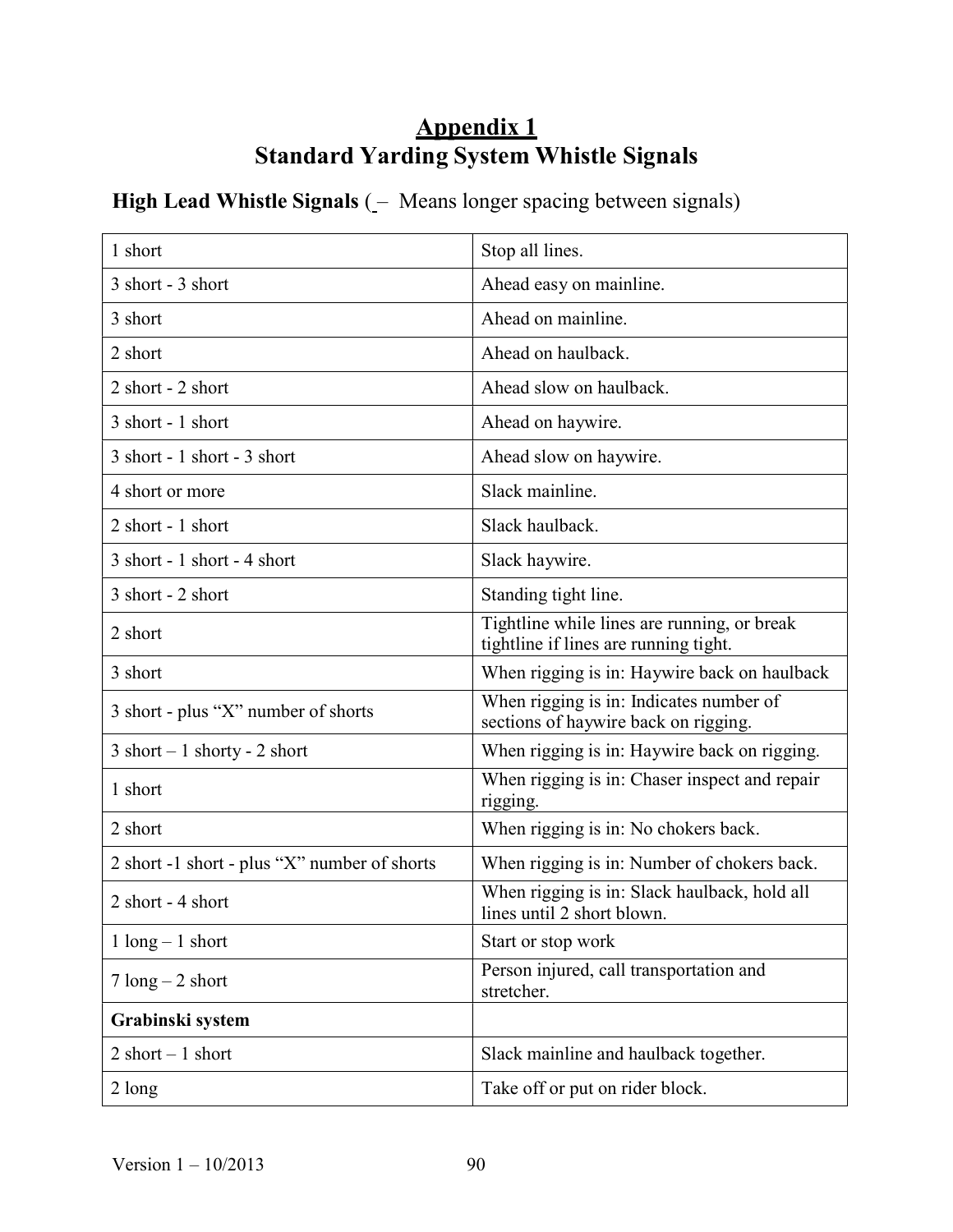| 2 short - 2 short - 2 short 1 short                          | First cable up when road has been changed and<br>tail hold made fast. |
|--------------------------------------------------------------|-----------------------------------------------------------------------|
| 2 short - 2 short - 2 short                                  | Drop Skyline.                                                         |
| 1 short                                                      | Stop any moving line.                                                 |
| 1 long                                                       | When logging, slack skyline.                                          |
| 2 short                                                      | Ahead on skyline.                                                     |
| $1$ long - $2$ short                                         | Ahead easy on skyline.                                                |
| 3 short                                                      | Ahead on skidding line.                                               |
| 3 short - 3 short                                            | Ahead easy on skidding line with slack<br>haulback.                   |
| 4 short                                                      | Slack skidding line.                                                  |
| 2 short - $2$ short / $2$ short - $2$ short                  | Ahead easy on haulback with slack skidding<br>line.                   |
| 2 short - 2 short                                            | Ahead on haulback.                                                    |
| $2$ short $-2$ short $-4$ short                              | Slack haulback                                                        |
| 2 short / 3 short                                            | Pick up skyline and skid.                                             |
| 2 short $/2$ short - 2 short                                 | Pick up skyline and skin.                                             |
| $3$ short $-1$ short                                         | When carriage in: Haywire back on haulback.                           |
| $3$ short - 1 short - 2 short                                | When carriage in: Haywire back on carriage.                           |
| 3 short - 1 short                                            | When haywire out: Ahead on haywire.                                   |
| 3 short - 2 short                                            | Tight line.                                                           |
| 3 short - 1 short - 4 short                                  | Slack Haywire                                                         |
| 3 short - 1 short - 3 short                                  | Ahead easy on haywire.                                                |
| $2 \text{ long}$                                             | Ahead on transfer.                                                    |
| $2$ long - 4 short                                           | Slack transfer.                                                       |
| $2 \text{ long}$ - $2 \text{ short}$ - $2 \text{ short}$     | When carriage is in: Transfer back on carriage.                       |
| $1 \text{ long} / \text{ plus "X" number of shorts$          | When carriage is in: Number of coils.                                 |
| 2 short $-2$ short $-1$ short / plus "X" number<br>of shorts | When carriage is in: Number of chokers.                               |
| 1 short                                                      | When carriage is in: Inspect rigging, repair and<br>send back.        |

## Slackline Whistle Signals ( – Means longer spacing between signals)